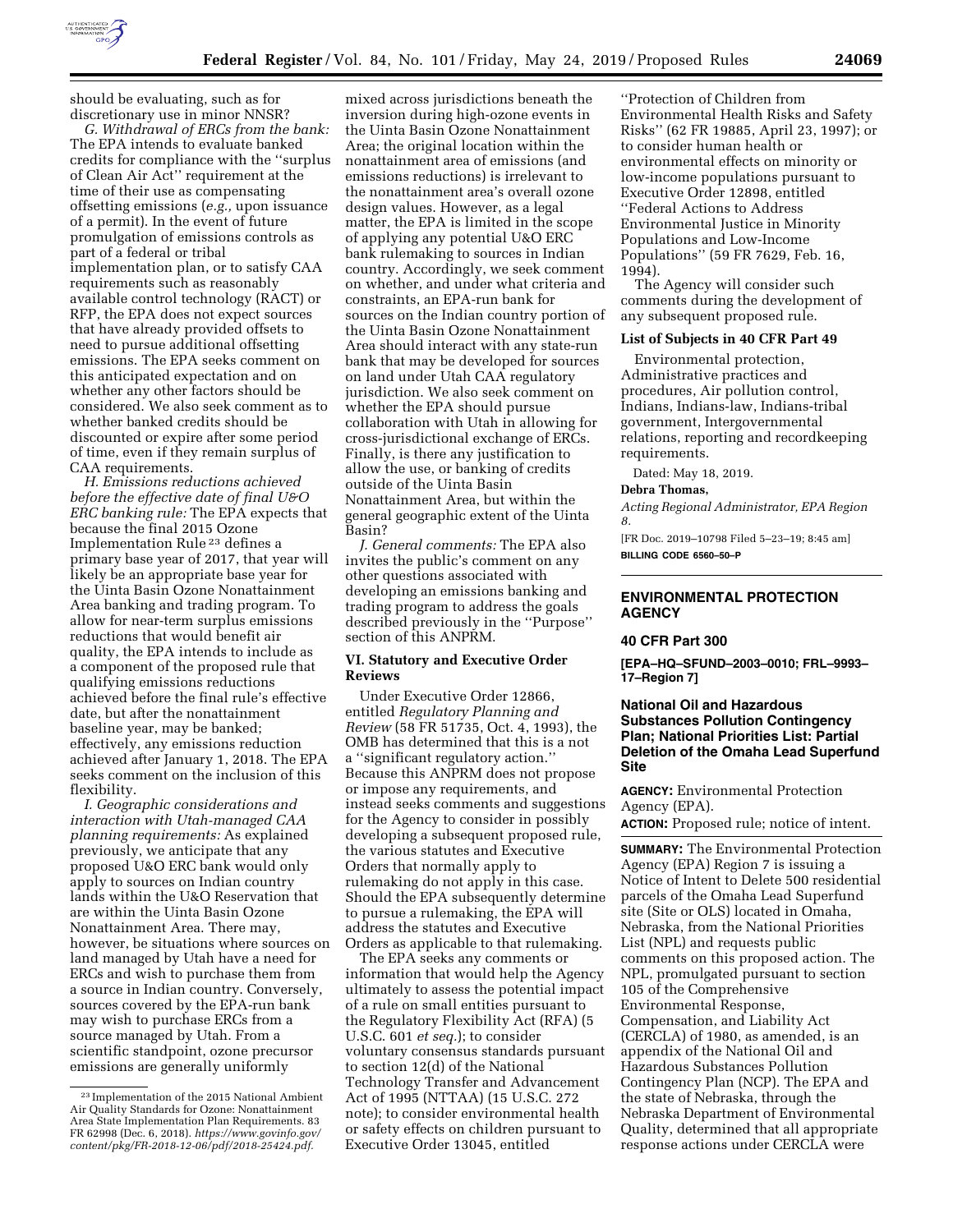completed at the identified parcels. However, this deletion does not preclude future actions under CERCLA.

This partial deletion pertains to 500 residential parcels. The remaining parcels will remain on the NPL and are not being considered for deletion as part of this action.

**DATES:** Comments must be received on or before June 24, 2019.

**ADDRESSES:** You may send comments, identified by Docket ID No. EPA–HQ– SFUND–2003–0010, by one of the following methods: *[https://](https://www.regulations.gov) [www.regulations.gov](https://www.regulations.gov)* follow the online instructions for submitting comments; email *[hagenmaier.elizabeth@epa.gov](mailto:hagenmaier.elizabeth@epa.gov)* or *[freeman.tamara@epa.gov;](mailto:freeman.tamara@epa.gov)* or by mail to Environmental Protection Agency Region 7, 11201 Renner Boulevard, Lenexa, KS 66219, Attention: Elizabeth Hagenmaier, SUPR Division or Tamara Freeman, ECO Office. The Omaha public libraries also have computer resources available to assist the public. The W. Dale Clark Library, located at 215 S. 15th Street, Omaha, NE 68102 is centrally located within the site boundary.

Publicly available docket materials are available either electronically in *<https://www.regulations.gov>* or in hard copy at: EPA Region 7 Records Center at 11201 Renner Boulevard, Lenexa, Kansas 66219, between 8:00 a.m. and 4:00 p.m. Monday–Friday, excluding Federal holidays.

*Instructions:* All submissions received must include the Docket ID No. for this rulemaking. Comments received will be posted without change to *[https://](https://www.regulations.gov/) [www.regulations.gov/,](https://www.regulations.gov/)* including any personal information provided. For detailed instructions on sending comments and additional information on the rulemaking process, see the ''Written Comments'' heading of the **SUPPLEMENTARY INFORMATION** section of this document.

**FOR FURTHER INFORMATION CONTACT:** 

Elizabeth Hagenmaier, Remedial Project Manager, U.S. Environmental Protection Agency Region 7, SUPR/LMSE, 11201 Renner Boulevard, Lenexa, KS 66219, telephone (913) 551–7939, email: *[hagenmaier.elizabeth@epa.gov.](mailto:hagenmaier.elizabeth@epa.gov)* 

#### **SUPPLEMENTARY INFORMATION:**

Throughout this document ''we,'' ''us,'' or ''our'' refer to the EPA. This section provides additional information by addressing the following:

- I. Written Comments
- II. Introduction
- III. NPL Deletion Criteria
- IV. Deletion Procedures
- V. Background and Basis for Intended Partial Site Deletion

### **I. Written Comments**

Submit your comments, identified by Docket ID No. EPA–HQ–SFUND–2003– 0010, at *[https://www.regulations.gov.](https://www.regulations.gov)*  Alternatively, you may submit comments by email or mail to the persons and addresses listed in the **ADDRESSES** section of this document. Once submitted, comments cannot be edited or removed from *Regulations.gov*. The EPA may publish any comment received to its public docket. Do not submit electronically any information you consider to be Confidential Business Information (CBI) or other information whose disclosure is restricted by statute. Multimedia submissions (audio, video, etc.) must be accompanied by a written comment. The written comment is considered the official comment and should include discussion of all points you wish to make. The EPA will generally not consider comments or comment contents located outside of the primary submission (*i.e.,* on the web, cloud, or other file sharing system). For additional submission methods, the full EPA public comment policy, information about CBI or multimedia submissions, and general guidance on making effective comments, please visit *[https://www.epa.gov/dockets/](https://www.epa.gov/dockets/commenting-epa-dockets)  [commenting-epa-dockets.](https://www.epa.gov/dockets/commenting-epa-dockets)* 

### **II. Introduction**

The EPA Region 7 is proposing to delete 500 residential parcels of the Omaha Lead Superfund site (Site or OLS), from the National Priorities List (NPL) and is requesting public comment on this proposed action. The table of 500 Properties Proposed for the 2019 Partial Deletion of Properties from the Omaha Lead Superfund site. (EPA–HQ– SFUND–2003–0010–1966) identifies specific properties included for this proposed partial deletion. The location of the 500 properties are shown on Figure 1 ''Map for the 2019 Partial Deletion Omaha Lead Site'' (EPA–HQ– SFUND–2003–0010–1964). The NPL constitutes appendix B of 40 CFR part 300, which is the National Oil and Hazardous Substances Pollution Contingency Plan (NCP), which the EPA promulgated pursuant to section 105 of the Comprehensive Environmental Response, Compensation and Liability Act (CERCLA) of 1980, as amended. The EPA maintains the NPL as those sites that appear to present a significant risk to public health, welfare, or the environment. Sites on the NPL may be the subject of remedial actions financed by the Hazardous Substance Superfund (Fund). This partial deletion of the Omaha Lead Superfund site is proposed

in accordance with 40 CFR 300.425(e) and is consistent with the Notice of Policy Change: Partial Deletion of Sites Listed on the National Priorities List, 60 FR 55466 (November 1, 1995). As described in 300.425(e)(3) of the NCP, a portion of a site deleted from the NPL remains eligible for Fund-financed remedial action if future conditions warrant such actions.

The EPA will accept comments on the proposal to partially delete this site for thirty (30) days after publication of this document in the **Federal Register**.

Section III of this document explains the criteria for deleting sites from the NPL. Section IV discusses procedures that the EPA is using for this action. Section V discusses the 500 residential parcels of the Omaha Lead Superfund site and demonstrates how they meet the deletion criteria.

# **III. NPL Deletion Criteria**

The NCP establishes the criteria that the EPA uses to delete sites from the NPL. In accordance with 40 CFR 300.425(e), sites may be deleted from the NPL where no further response is appropriate. In making such a determination pursuant to 40 CFR 300.425(e), the EPA will consider, in consultation with the state, whether any of the following criteria have been met:

i. Responsible parties or other persons have implemented all appropriate response actions required;

ii. All appropriate Fund-financed response under CERCLA has been implemented, and no further response action by responsible parties is appropriate; or

iii. The remedial investigation has shown that the release poses no significant threat to public health or the environment and, therefore, the taking of remedial measures is not appropriate.

Pursuant to CERCLA section 121(c) and the NCP, the EPA conducts fiveyear reviews to ensure the continued protectiveness of remedial actions where hazardous substances, pollutants, or contaminants remain at a site above levels that allow for unlimited use and unrestricted exposure. The EPA conducts such five-year reviews even if a site is deleted from the NPL. The EPA may initiate further action to ensure continued protectiveness at a deleted site if new information becomes available that indicates it is appropriate. Whenever there is a significant release from a site deleted from the NPL, the deleted site may be restored to the NPL without application of the hazard ranking system.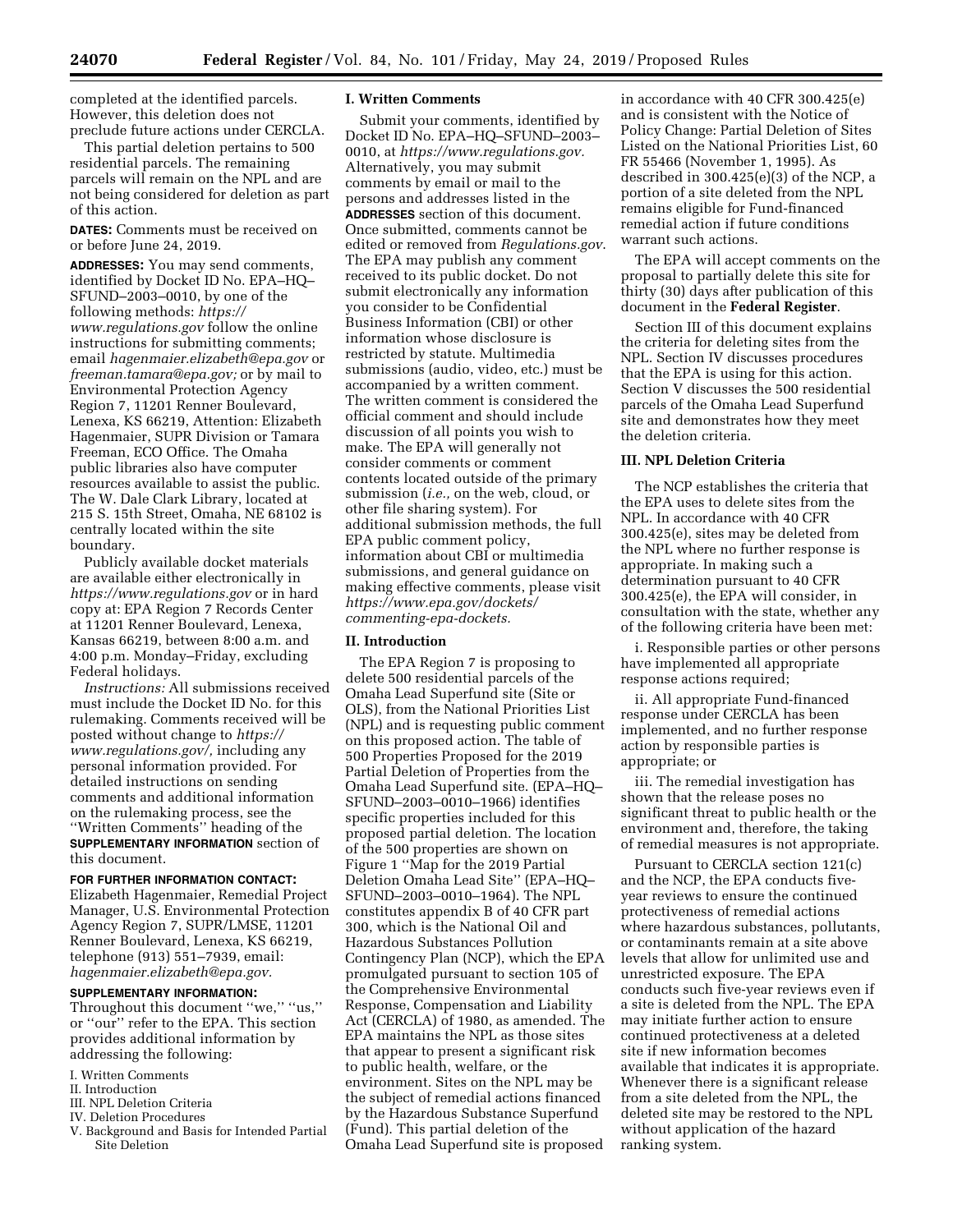# **IV. Deletion Procedures**

The following procedures apply to deletion of the 500 residential parcels of the Site:

(1) The EPA consulted with the state before developing this Notice of Intent for Partial Deletion.

(2) The EPA has provided the state thirty working days for review of this notice prior to publication of it in this notice.

(3) In accordance with the criteria discussed above, the EPA has determined that no further response is appropriate.

(4) The state of Nebraska, through the Nebraska Department of Environmental Quality, has concurred with the deletion of the 500 residential parcels of the Omaha Lead Superfund site, from the NPL.

(5) Concurrently, with the publication of this Notice of Intent for Partial Deletion in the **Federal Register**, a notice is being published in a major local newspaper, the Omaha World Herald. The newspaper announces the 30-day public comment period concerning the Notice of Intent for Partial Deletion of the Site from the NPL.

(6) The EPA placed copies of documents supporting the proposed partial deletion in the deletion docket and made these items available for public inspection and copying at the Site information repositories identified above.

If comments are received within the 30-day comment period on this document, the EPA will evaluate and respond appropriately to the comments before making a final decision to delete the 500 residential parcels. If necessary, the EPA will prepare a Responsiveness Summary to address any significant public comments received. After the public comment period, if the EPA determines it is still appropriate to delete the 500 residential parcels of the Omaha Lead Superfund site, the Regional Administrator will publish a final Notice of Partial Deletion in the **Federal Register**. Public notices, public submissions and copies of the Responsiveness Summary, if prepared, will be made available to interested parties and included in the site information repositories listed above.

Deletion of a portion of a site from the NPL does not itself create, alter, or revoke any individual's rights or obligations. Deletion of a portion of a site from the NPL does not in any way alter EPA's right to take enforcement actions, as appropriate. The NPL is designed primarily for informational purposes and to assist EPA

management. Section 300.425(e)(3) of the NCP states that the deletion of a site from the NPL does not preclude eligibility for future response actions, should future conditions warrant such actions.

### **V. Background and Basis for Partial Site Deletion**

The following information provides EPA's rationale for deleting the 500 residential parcels of the Omaha Lead Superfund site from the NPL, as previously identified.

#### *Site Background and History*

The Omaha Lead Superfund site (Site or OLS [CERCLIS ID #NESFN0703481]) includes surface soils present at residential properties, child-care centers, and other residential-type properties in the city of Omaha, Douglas County, Nebraska. The properties were contaminated as a result of deposition of aerial emissions from historic lead smelting and refining operations. The OLS encompasses the eastern portion of the greater metropolitan area in Omaha, Nebraska. The site extends from the Douglas-Sarpy County line on the south, north to Read Street and from the Missouri River on the east to 56th Street on the west. The Site is centered around downtown Omaha, Nebraska, where two former lead-processing facilities operated. American Smelting and Refining Company, Inc. (ASARCO) operated a lead refinery at 500 Douglas Street in Omaha, Nebraska, for over 120 years. Aaron Ferer & Sons Company (Aaron Ferer), and later Gould Electronics, Inc., (Gould) operated a lead battery recycling plant located at 555 Farnam Street. Both ASARCO and Aaron Ferer/Gould facilities released lead-containing particulates into the atmosphere from their smokestacks. The lead particles were subsequently deposited on surrounding residential properties.

Beginning in 1984, the Douglas County Health Department (DCHD) monitored ambient air quality around the ASARCO facility. This air monitoring routinely measured ambient air lead concentrations in excess of the ambient air standard. Between 1972 and 1998 the DCHD measured the blood lead level in children within the county. The results of the measurements indicated a high incidence of elevated blood lead level in children. Blood lead screening of children living in zip codes located east of 45th Street consistently exceeded 10 micrograms per deciliter (µg/dl) more frequently than children living elsewhere in the county.

In 1998, the Omaha City Council requested assistance from the EPA to

address the high incidence of children found with elevated blood lead levels by the DCHD. In 1999, the EPA initiated an investigation into the lead contamination under the authority of Comprehensive Environmental Response, Compensation, and Liability Act (CERCLA). On February 26, 2002, the OLS was proposed for the NPL (67 FR 8836), and on April 30, 2003, the OLS was listed on the NPL (68 FR 23077).

The OLS includes those residential properties where the EPA determined through soil sampling that soil lead levels represent an unacceptable risk to human health. Residential properties where soil sampling indicates that lead concentrations in the soil are below a level that represent an unacceptable risk are not included in the Site. Residential properties include those with high accessibility to sensitive populations (children seven years of age and younger [0 to 84 months] and pregnant or nursing women). The properties include single and multi-family dwellings, apartment complexes, child daycare facilities, vacant lots in residential areas, schools, churches, community centers, parks, greenways, and any other areas where children may be exposed to site-related contaminated media. Commercial and industrial properties are excluded from the definition of the Site.

The residential properties proposed for deletion from the NPL site were cleaned up under both CERCLA removal and remedial authority. Regardless of the authority used for the remediation of yards, the cleanup levels for soils for all the properties proposed for deletion were the same.

#### *Response Actions*

The initial EPA response was conducted under CERCLA removal authority. Due to the size of the site and the very large number of individual properties, it was necessary to prioritize sites for cleanup. The prioritization was based on factors such as the elevated blood level of children at each property and the lead concentration in the soil at each property. The result was a series of action levels that reflected the priority of categories of sites. Consequently, the action level for the site soils changed over time from 2500 mg/kg to 400 mg/ kg, as the highest priority sites were cleaned up first. The cleanup level was established using the Integrated Exposure Uptake Biokinetic (IEUBK) model to determine the concentration to which the lead is cleaned up at each property within the site. The cleanup level for the OLS is 400 mg/kg of lead in the soil. The cleanup level of 400 mg/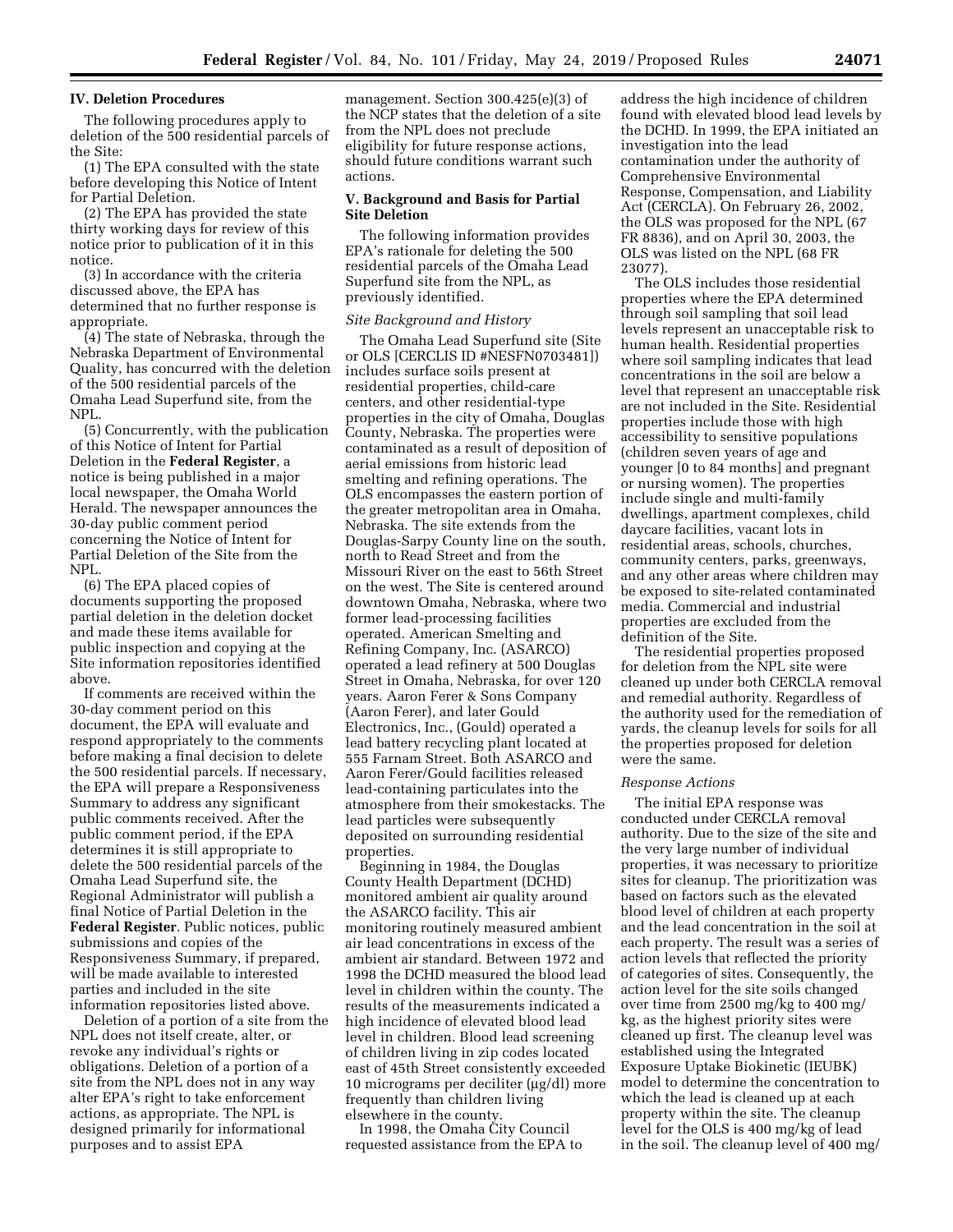kg was selected to allow for unlimited use and unrestricted exposure. The cleanup level has not changed, and all properties, regardless of the action level, were cleaned up to 400 mg/kg.

#### *Removal Activities*

Beginning in March 1999, the EPA began collecting soil samples from properties that provided licensed child daycare services. The initial removal action dated August 2, 1999, consisted of excavation and replacement of contaminated soil where the lead concentration exceeded the action levels identified in the Action Memorandum. Response actions were implemented at properties that met either of the following criteria:

• A child seven years of age or younger (0 to 84 months) residing at the property was identified with an elevated blood level (EBL) exceeding 15 µg/dl (this EBL was reduced to 10  $\mu$ g/dl in August 2001) and a soil sample collected from a non-foundation quadrant exhibited lead concentrations greater than 400 mg/kg, or

• A property was used as a child-care facility and a soil sample collected from a non-foundation quadrant exhibited a lead concentration greater than 400 mg/ kg.

On August 22, 2002, the EPA initiated a second removal action. This second removal action included all other residential type properties where the maximum non-foundation soil lead concentration exceeded an action level of 2,500 mg/kg. The 2002 Action Memorandum explicitly identifies the possibility of lead-based paint as a potential contributor to lead contamination of soils within thirty inches of the foundation of a painted structure. Due to the potential contribution of deteriorating lead-based paint near the foundations of structures, a lead concentration greater than 400 mg/kg in the soil in the drip zone (areas near structure foundations) was not, in itself, sufficient to trigger soil removal. However, if a soil sample from any midyard quadrant exceeded the action level, soil was removed from all areas of the property exceeding the 400 mg/kg cleanup level, including the drip zone. In November 2003, the EPA amended the second removal action to reduce the action level to 1,200 mg/kg concentration of lead in soil. In March 2004, the EPA amended the second removal action to combine the two removal actions. In March 2005, the EPA amended the removal action to reduce the action level from 1200 mg/ kg to 800 mg/kg.

At properties determined to be eligible for response under either of the

Action Memoranda, soil with lead concentrations greater than the cleanup level was excavated and replaced with clean soil and the excavated areas were revegetated.

EPA signed an Interim Recored of Decision on December 15, 2004. Beginning with the construction season of 2005, the scope of the removal action was expanded to address the requirements of the 2004 Interim ROD to include: (1) Stabilization of deteriorating exterior lead-based paint at properties where the continued effectiveness of the soil remediation was threatened; (2) response to interior dust at properties where interior dust lead levels exceeded applicable criteria; (3) public health education; and (4) participation in a comprehensive remedy with other agencies and organizations that addresses all identified lead hazards in the Omaha community.

# *Remedial Investigation/Feasibility Study (RI/FS)—Human Health Risk Assessment*

As part of the RI/FS, the EPA developed a Human Health Risk Assessment (HHRA) for the Site using site-specific information collected during the OLS Remedial Investigation. Lead was identified as the primary contaminant of concern. The HHRA also identified arsenic as a potential contaminant of concern, but arsenic was eliminated based on its relatively low overall risk to residents and lack of connection to the release from the industrial sources being addressed by this Superfund action.

The risk assessment for lead focused on young children under the age of seven (0 to 84 months) who are site residents. Young children are most susceptible to lead exposure because they have higher contact rates with soil or dust, absorb lead more readily than adults, and are more sensitive to the adverse effects of lead than are older children and adults. The effect of greatest concern in children is impairment of the nervous system, including learning deficits, reduced intelligence, and adverse effects on behavior. The IEUBK model for lead in children was used to evaluate the risks posed to young children (0 to 84 months) resulting from the lead contamination at the site. Because lead does not have a nationally-approved reference dose (RfD), cancer slope factor, or other accepted toxicological factor which can be used to assess risk, standard risk assessment methods cannot be used to evaluate the health risks associated with lead contamination. The modeling results

determined that there was an unacceptable risk to young children from exposure to soils above 400 mg/kg.

In October 2008, the EPA released a draft Final Remedial Investigation. Based on the 2008 data set, EPA established the boundary of the Final Focus Area for the Site. The Final Focus Area is generally bounded by Read Street to the north, 56th Street to the west, Harrison Street (Sarpy County line) to the south, and the Missouri River to the east, and encompasses 17,280 acres (27.0 square miles). By the time the Final Remedial Investigation was completed, the EPA had collected soil samples from 37,076 residential properties, including 34,565 properties within the Final Focus Area's boundary. In total, 34.2 percent of properties sampled through completion of the 2008 RI had at least one mid-yard sample with a soil lead level exceeding 400 mg/ kg. In addition to soil sampling, the EPA collected dust samples from the interior of 159 residences to support the OLS Human Health Risk Assessment.

#### *Record of Decision*

The EPA completed the Final Record of Decision (ROD) for the OLS in May 2009. The Remedial Action Objective is to reduce the risk of exposure of young children to lead such that an individual child, or group of similarly exposed children, have no greater than a five percent chance of having a blood-lead concentration exceeding  $10 \mu g/dl$ . The selected remedy includes the following components:

- Excavation and Replacement of Soils Exceeding 400 mg/kg Lead
- Stabilization of Deteriorating Exterior Lead-Based Paint
- Response to Lead-Contaminated Interior Dust
- Health Education
- Operation of a Local Lead Hazard Registry as a type of Institutional Control

Each of these components is described below.

#### *Remedial Actions*

# *Excavation and Replacement of Soils Exceeding 400 mg/kg Lead*

Excavation of soils was accomplished using lightweight excavation equipment and hand tools in the portions of the yard where the concentration of lead in the surface soil exceeded 400 mg/kg. Excavation continued in all quadrants, play zones, and drip zone areas exceeding 400 mg/kg lead until the residual lead concentration measured at the exposed surface of the excavation was less than 400 mg/kg in the upper foot, or less than 1,200 mg/kg at depths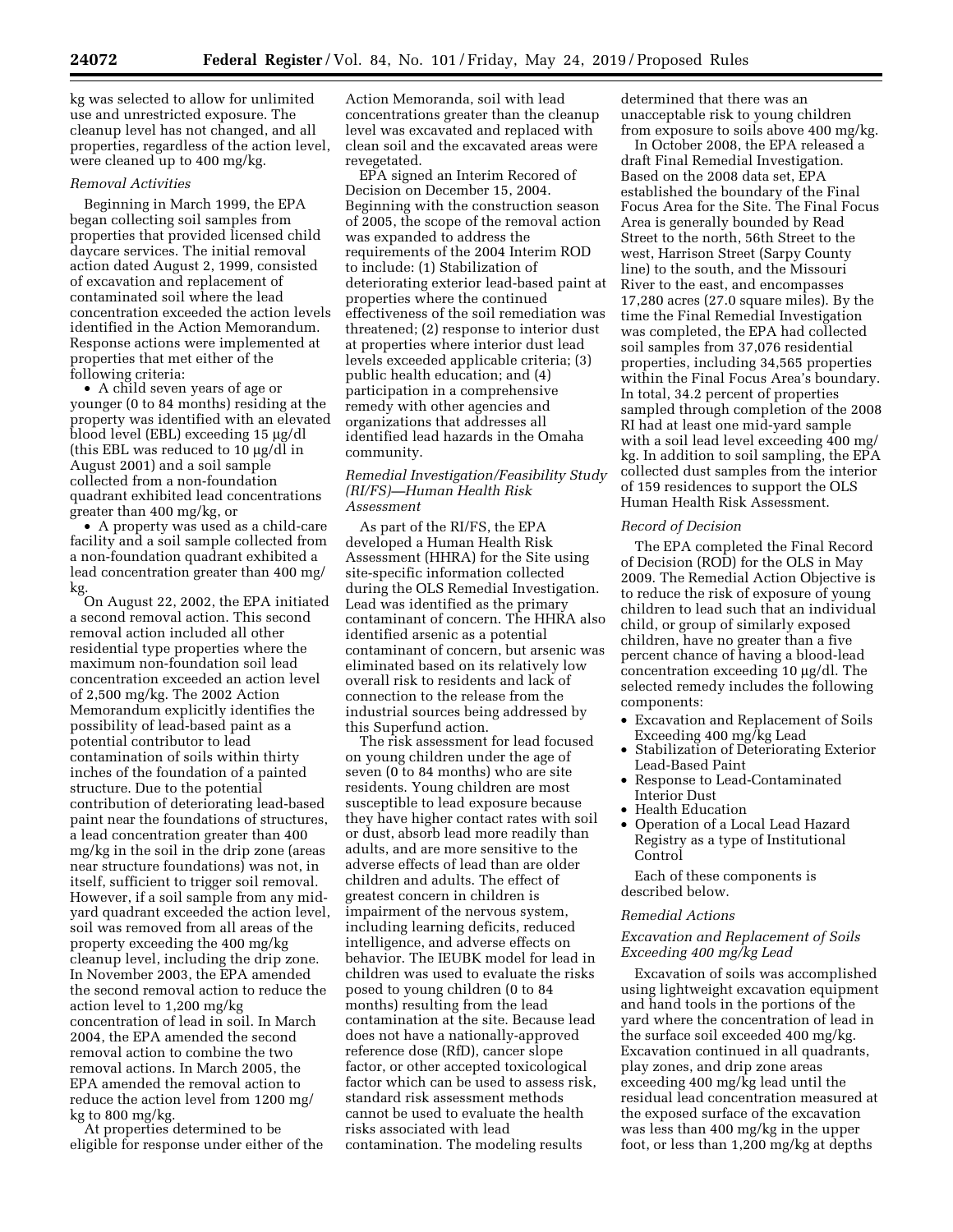greater than one foot. Typically, soil excavation depths were between six and ten inches in depth. Soils in garden areas were excavated until reaching a residual concentration of less than 400 mg/kg in the upper two feet measured from the original surface, or less than 1,200 mg/kg at depths greater than two feet.

After confirmation sampling verified that cleanup goals were achieved, the excavated areas were backfilled with clean soil to original grade and sod was placed over the remediated areas.

EPA's remediation contractors stockpiled contaminated soil in staging areas, collected samples, and subsequently transported soil to an offsite subtitle D solid waste disposal landfill for use as daily cover and/or disposal.

# *Stabilization of Deteriorating Exterior Lead-Based Paint*

The EPA used the lead-based paint assessment protocol, presented in the Final Lead-Based Paint Recontamination Study Report prepared for the OLS, to determine eligibility for exterior lead-based paint stabilization at those properties where soil lead concentrations exceeded 400 mg/kg. At those properties where the exterior leadbased paint assessment identified a threat from deteriorating paint to the continued protectiveness of the soil remedy, the owner of the property was offered stabilization of painted surfaces on structures located on the property. Exterior lead-based paint stabilization is not mandatory and was provided to those qualifying property owners who chose to have their exterior paint stabilized. Removal of loose and flaking lead-based paint was performed using lead-safe practices as described in EPA's Renovate, Repair and Painting Rule. The practices include wet scraping, and collection of paint chips using plastic sheeting. Scraped areas were primed and all previously painted surfaces had two coats of paint applied.

# *Response to Lead-Contaminated Interior Dust*

As part of the final remedy, residents at eligible properties are provided the opportunity to have interior dust sampled. The interior dust response is not mandatory, and the resident may choose to decline. If the property owner agrees, the EPA collects samples of dust from interior surfaces. The analytical data is provided to the resident/tenant in a letter and the letter informs them whether any HUD criteria are exceeded. The Douglas County Health Department conducts follow up activities at any residence where the concentration of

lead in the interior dust levels exceed the HUD criteria. For those residences that qualify and where the resident agrees, the residents are provided with a high-efficiency household vacuum cleaner, training on the maintenance and the importance of proper usage of the vacuum, and education on mitigation of household lead hazards. The Douglas County Health Department also provides training and education regarding the need to mitigate interior dust.

Exterior lead-based paint stabilization and interior dust response were conducted retroactively at properties where soil cleanups were performed under CERCLA removal authority, as well as to properties addressed under CERCLA remedial authority.

# *Health Education*

There are a number of identified lead hazards within the OLS, not all of which are connected to the contaminant source of the OLS. To better address all potential lead sources within the OLS, a health education program was developed and continues to be implemented to increase public awareness and mitigate exposure. An active educational program continues in cooperation with agencies and organizations that include Agency for Toxic Substances and Disease Registry (ATSDR), the Nebraska Department of Health and Human Services (NDHHS), DCHD, local non-governmental organizations, and other interested parties. The following, although not an exhaustive list, indicate the types of educational activities provided at the Site:

• Support for in-home assessments for children identified with elevated blood lead levels.

• Development and implementation of lead poisoning prevention curriculum in schools.

• Support for efforts to increase community-wide blood lead monitoring.

• Physicians' education for diagnosis, treatment, and surveillance of lead exposure.

• Operation of Public Information Centers to distribute information and respond to questions about the EPA response activities and lead hazards in the community.

• Use of mass media (television, radio, internet, print media, etc.) to distribute health education messages.

• Development and distribution of informational tools such as fact sheets, brochures, refrigerator magnets, etc., to inform the public about lead hazards and measures that can be taken to avoid or eliminate exposure.

#### *Institutional Controls*

The Omaha Lead Registry, (available at *[www.omahalead.org](http://www.omahalead.org)*) is a GIS based database that provides the public with on-line access to the status of the EPA investigation and response actions. The EPA notifies residents and property owners about the information that is available through the lead hazard registry as part of the transmittal sent at the completion of soil remediation at each individual property.

### *Community Involvement*

The EPA worked extensively with the Omaha community through a variety of communication vehicles including, but not limited to: Local speaking engagements, participation in citizens' groups and city council meetings, local public access television, public service announcements on local cable television, coverage on radio, television, in local and national newspapers, mass mailings of informational materials, public outreach by telephone, conducting public meetings, and through the EPA website.

The EPA has been performing outreach to Omaha citizens, elected officials, school officials, health officials, the media, nonprofit groups, and others since becoming involved in the project in an effort to convey information about the hazards of lead poisoning, particularly the ways that lead affects the health of children. The EPA participated in numerous formal and informal meetings to explain EPA's role and commitment in Omaha, convey information about the Superfund process, and provide general information about the site and lead contamination. The EPA responds to inquiries on a daily basis regarding the site and individual property owner's sampling results.

In January 2004, a Community Advisory Group (CAG) was formed for the OLS site. A CAG is a committee, task force, or board made up of residents affected by a Superfund site. The CAG provided a public forum where representatives with diverse community interests could present and discuss their needs and concerns related to the site and the cleanup process. The CAG was discontinued after the last meeting was held in October 2011. A new group, Child Lead Poisoning Prevention Group, formed. The first meeting of the Child Lead Poisoning Group was held at City Hall in May 2012. The Group is no longer active.

#### *Five-Year Review*

The EPA completed the first Five-Year Review for the site in September